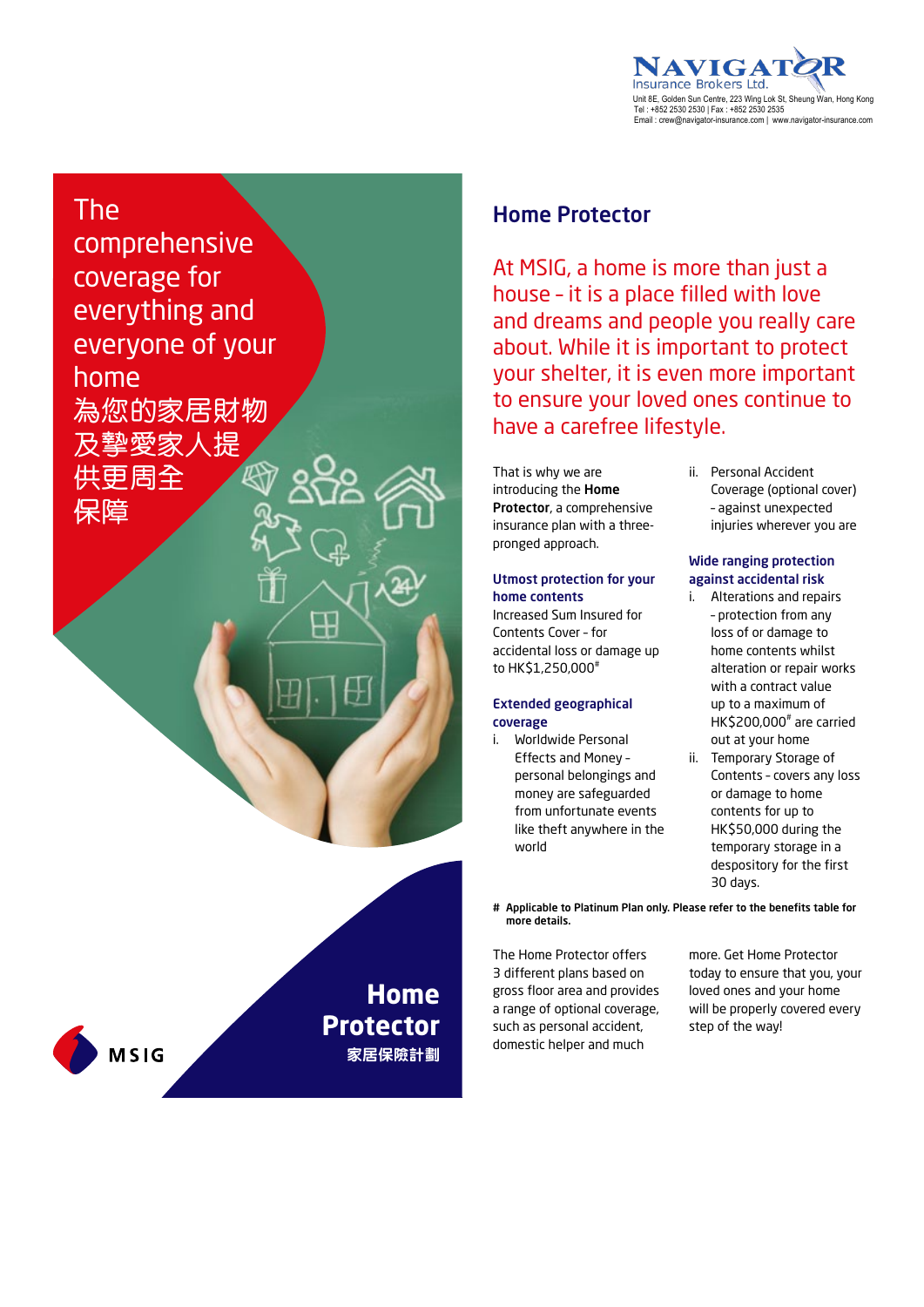|                  |                                                                                                                                                                                                     | Maximum Benefits Payable Per Year (HK\$)                                                               |                                                                   |                                                        |
|------------------|-----------------------------------------------------------------------------------------------------------------------------------------------------------------------------------------------------|--------------------------------------------------------------------------------------------------------|-------------------------------------------------------------------|--------------------------------------------------------|
|                  | <b>Benefits at a Glance</b>                                                                                                                                                                         | <b>Silver Plan</b>                                                                                     | <b>Gold Plan</b>                                                  | <b>Platinum Plan</b>                                   |
|                  | <b>Contents (Basic Cover)</b>                                                                                                                                                                       |                                                                                                        |                                                                   |                                                        |
|                  | <b>Home Contents</b><br>Any unforeseen accidental loss or damage such as by fire, typhoon, gas explosion, flooding, landslip<br>and subsidence or theft                                             | 500,000*<br>(100,000 per item,<br>set or collection)                                                   | 750,000*<br>(150,000 per item,<br>set or collection)              | 1,250,000*<br>(200,000 per item,<br>set or collection) |
|                  | Valuables such as jewellery, watches, digital cameras/videos, furs, etc.                                                                                                                            |                                                                                                        | 1/3 of sum insured of Contents (15,000 per item)                  |                                                        |
|                  | Household improvements including improvements and betterments on walls, windows, ceiling,<br>floors and doors                                                                                       |                                                                                                        | Sum insured of Contents                                           |                                                        |
|                  | <b>Extra Benefits</b>                                                                                                                                                                               |                                                                                                        |                                                                   |                                                        |
| $\vert$ 1.       | Worldwide personal effects                                                                                                                                                                          |                                                                                                        | 5,000 (2,500 per occurrence)                                      |                                                        |
| 2.               | Worldwide personal money                                                                                                                                                                            |                                                                                                        | 2,500                                                             |                                                        |
| $\overline{3}$ . | Unauthorised use of credit cards (Worldwide cover)                                                                                                                                                  |                                                                                                        | 10,000                                                            |                                                        |
| $\overline{4}$   | Worldwide loss of personal documents                                                                                                                                                                |                                                                                                        | 1,000                                                             |                                                        |
| 5.               | Sports equipment (Worldwide cover)                                                                                                                                                                  |                                                                                                        | 2,500                                                             |                                                        |
| 6.               | Household removal - for loss of or damage to home contents during the course of removal by a<br>professional remover                                                                                |                                                                                                        | 100,000 (10,000 per item)                                         |                                                        |
| $\overline{7}$ . | Temporary removal of contents - for loss of or damage to home contents if they are removed for<br>repairing, cleaning or renovation                                                                 | 50,000                                                                                                 | 100,000                                                           | 150,000                                                |
| 8.               | Alternative accommodation - if your home becomes uninhabitable due to insured damages                                                                                                               | 50,000 (1,500 per day)                                                                                 |                                                                   |                                                        |
| 9.               | Temporary storage of contents - for loss of or damage to home contents during temporary storage<br>in a furniture depository within Hong Kong for up to 30 days                                     | 50,000                                                                                                 |                                                                   |                                                        |
|                  | 10. Emigration cover - up to one month's cover on personal effect whilst in a hotel or alternative<br>accommodation pending emigration                                                              | 50,000 (2,500 per item)                                                                                |                                                                   |                                                        |
|                  | 11. Fatal accident benefit - if you or your family members passes away within 3 months from injury<br>caused in your home by fire or thieves                                                        | 50,000                                                                                                 |                                                                   |                                                        |
|                  | 12. Burglary/robbery harm allowance - if you or your family members sustains injury caused by burglars<br>or robbers in your home with 4 or more consecutive days of sick leave granted by a doctor | 5,000                                                                                                  |                                                                   |                                                        |
|                  | 13. Damaged locks - replacement and installation cost if windows, gate or external door locks are<br>damaged due to burglary or attempted theft                                                     | 5,000                                                                                                  |                                                                   |                                                        |
|                  | 14. Frozen food and drinks - if food & drinks in the freezer rot due to the freezer failure                                                                                                         | 5,000                                                                                                  |                                                                   |                                                        |
|                  | 15. Removal of debris                                                                                                                                                                               | 10,000                                                                                                 |                                                                   |                                                        |
|                  | 16. Domestic servant's property                                                                                                                                                                     | 5,000                                                                                                  |                                                                   |                                                        |
|                  | 17. Alteration and repairs (for contract period not exceeding two months)                                                                                                                           | Covered<br>Covered<br>(maximum contract<br>(maximum contract<br>value of 100,000)<br>value of 150,000) |                                                                   | Covered<br>(maximum contract<br>value of 200,000)      |
|                  | <b>Personal Liability (Free Cover)</b>                                                                                                                                                              |                                                                                                        |                                                                   |                                                        |
|                  | Any claim against you or your family members in the event of your negligence causing third party                                                                                                    | 5,000,000                                                                                              | 8,000,000                                                         | 10,000,000                                             |
|                  | injury or property damage                                                                                                                                                                           | (maximum contract                                                                                      | (maximum contract                                                 | (maximum contract                                      |
|                  | Your legal liability as the owner of your home whilst alteration or repair works are carried our at home                                                                                            | value of 100,000)                                                                                      | value of 150,000)                                                 | value of 200,000)                                      |
| 1.               | Your legal liability as tenant arising out of or in connection with damage caused by fire, explosion,<br>storm and typhoon                                                                          |                                                                                                        | Sum insured of Personal Liability                                 |                                                        |
| 2.               | Your legal liability as owner in respect of common parts of the building of which your home forms<br>part                                                                                           |                                                                                                        | 1,000,000                                                         |                                                        |
|                  | 24-hour Home Emergency Assistance (Free Cover)                                                                                                                                                      |                                                                                                        |                                                                   |                                                        |
|                  | Offers immediate assistance on referral services if you encounter any problems with your home                                                                                                       |                                                                                                        | Referral service                                                  |                                                        |
|                  | <b>Optional Covers</b>                                                                                                                                                                              | Maximum Benefits Payable Per Year<br>(HK\$ regardless of plan levels)                                  |                                                                   |                                                        |
|                  | <b>House</b>                                                                                                                                                                                        |                                                                                                        |                                                                   |                                                        |
|                  | For the structural part of your home including landlord's fixtures and fittings                                                                                                                     |                                                                                                        | Sum insured <sup>41</sup>                                         |                                                        |
| 1.               | Loss of rent - if your house is uninhabitable due to accidental loss or damage insured                                                                                                              |                                                                                                        | 50,000 or 15% of sum insured of House,<br>whichever is the lesser |                                                        |
| 2.               | Landslip and subsidence extension - if loss or damage is caused to your house directly by landslip<br>or subsidence of the site                                                                     |                                                                                                        | Covered                                                           |                                                        |
|                  | <b>Worldwide All Risks</b>                                                                                                                                                                          |                                                                                                        |                                                                   |                                                        |
|                  | Accidental physical loss of or damage to valuables and personal effects that happens anywhere in the                                                                                                |                                                                                                        |                                                                   |                                                        |
|                  | world, including jewellery, watches, digital cameras or videos and furs                                                                                                                             | Sum insured <sup>81</sup> (5,000 per item unless specified <sup>82</sup> )                             |                                                                   |                                                        |

 $\ddot{\phantom{a}}$ 

\* Inclusive of all sub-limits under Extra Benefits and in the aggregate

 $\frac{1}{2}$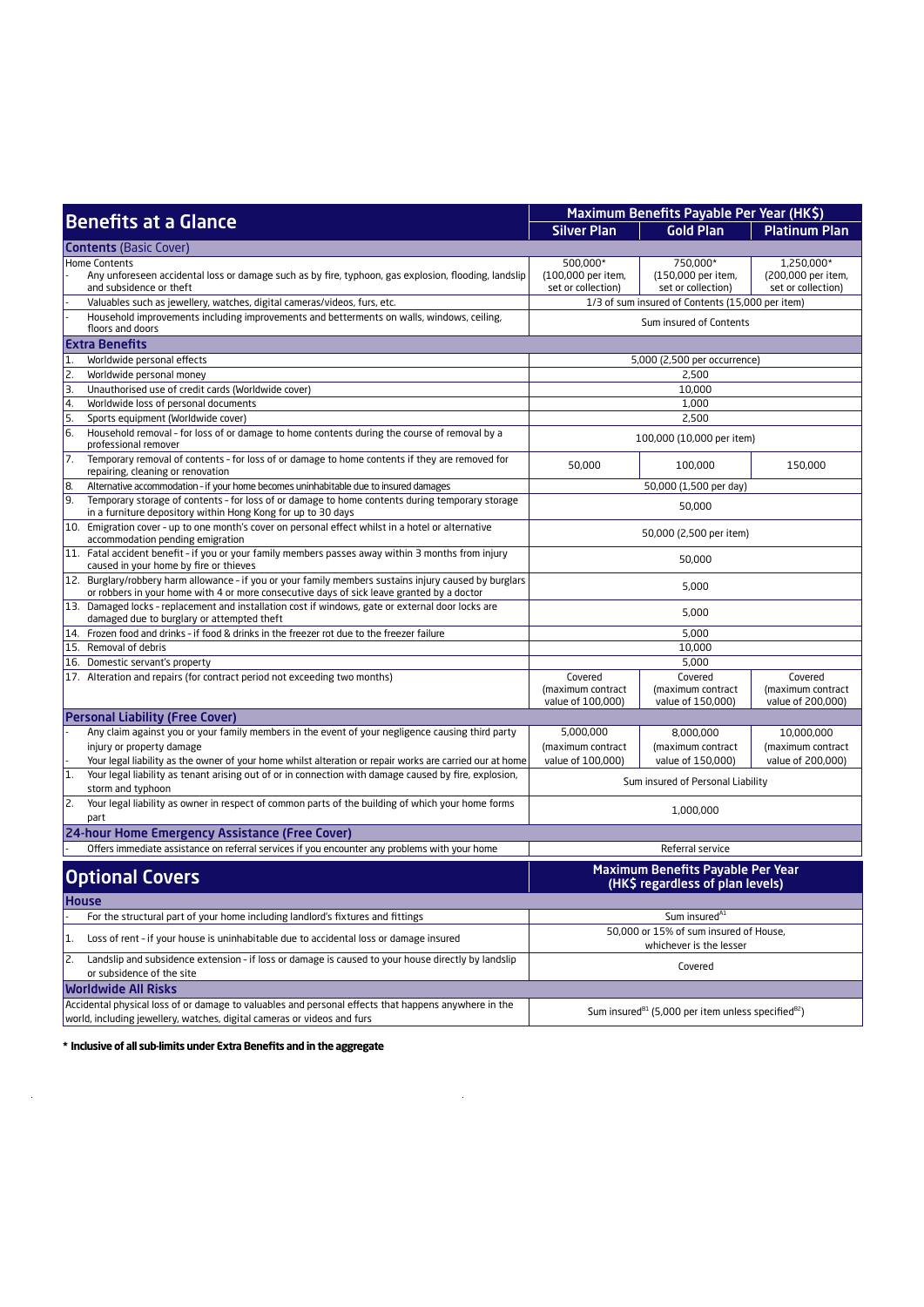|                                                                                                                                                                      |                                 |             |                                                     | Maximum Benefits Payable Per Year<br>(HK\$ regardless of plan levels) |                                                                |
|----------------------------------------------------------------------------------------------------------------------------------------------------------------------|---------------------------------|-------------|-----------------------------------------------------|-----------------------------------------------------------------------|----------------------------------------------------------------|
| $16 - 70$ <sup><math>\overline{a}</math></sup><br>Personal Accident (for age                                                                                         |                                 |             |                                                     |                                                                       |                                                                |
| Disablement <sup>ca</sup><br>Accidental Death and Permanent                                                                                                          |                                 |             |                                                     | Sum insured                                                           |                                                                |
| If temporarily unable to attend to usual occupation<br>Temporary Disablement <sup>c3</sup>                                                                           |                                 |             |                                                     | Sum insured <sup>c4</sup> (weekly benefit per injury)                 |                                                                |
| Medical expenses                                                                                                                                                     |                                 |             |                                                     | Sum insured                                                           |                                                                |
| Extra benefits                                                                                                                                                       |                                 |             |                                                     |                                                                       |                                                                |
| Extended Spouse Cover - cover your spouse as well if you choose the cover for accidental death and<br>permanent disablement for HK\$1,000,000 or above<br>$\ddot{ }$ |                                 |             |                                                     | 100,000                                                               |                                                                |
| treatment expenses - applicable to insured person who has taken out<br>Medical Expenses Benefit for HK\$10,000 or above<br>Bonesetters & acupuncturist<br>Ń          |                                 |             |                                                     | 1,500 (150 per consultation per day)                                  |                                                                |
| Hospital confinement allowance<br>m                                                                                                                                  |                                 |             |                                                     | 500 per week (up to 52 weeks)                                         |                                                                |
| Clothing and personal effects for the damage or loss during accident<br>4.                                                                                           |                                 |             |                                                     | 2,000                                                                 |                                                                |
| Funeral and cremation expenses<br>Double Indemnity<br>LŃ<br>ق                                                                                                        |                                 |             |                                                     | 1,000,000<br>25,000                                                   |                                                                |
| No claim bonus - if you are currently enjoying a no claim bonus from your current insurer, it can be<br>transferred to MSIG according to our scale                   |                                 |             |                                                     | Disablement compounding each year over a 5-year period                | 10% increase on sum insured for Accidental Death and Permanent |
| $01-3$<br><b>Family Personal Accident</b>                                                                                                                            |                                 |             | Age 71-80                                           | Age 8-15                                                              | Age 1-7                                                        |
| Death                                                                                                                                                                |                                 |             | 200,000                                             | 100,000                                                               | 50,000                                                         |
| Permanent disablement                                                                                                                                                |                                 |             | 400,000                                             | 200,000                                                               | 100,000                                                        |
| Medical Expenses                                                                                                                                                     |                                 |             |                                                     | 5,000 per accident                                                    |                                                                |
| <b>Domestic Servants</b>                                                                                                                                             |                                 |             |                                                     |                                                                       |                                                                |
|                                                                                                                                                                      | Maximum Benefits Payable (HK\$) |             |                                                     |                                                                       | Maximum Benefits Payable (HK\$)                                |
| cover<br>Plan A Employees' compensation                                                                                                                              | 100,000,000                     | Plan B      | Employees' compensation cover                       |                                                                       | 100,000,000                                                    |
| ပ္ပ<br>In-patient medical expens                                                                                                                                     | 5,000                           |             | Clinical expenses                                   |                                                                       | 3,000 (150 per visit per day)<br>30,000                        |
| Repatriation expenses                                                                                                                                                | 3,000                           |             | In-patient medical expenses<br>Service interruption |                                                                       | 6,000                                                          |
|                                                                                                                                                                      |                                 |             | Dental expenses                                     |                                                                       | 1,500                                                          |
|                                                                                                                                                                      |                                 |             | Personal accident                                   |                                                                       | 100,000                                                        |
|                                                                                                                                                                      |                                 |             | Repatriation expenses                               |                                                                       | 20,000<br>3,000                                                |
|                                                                                                                                                                      |                                 |             | Replacement servant<br>Fidelity guarantee           |                                                                       | 10,000                                                         |
|                                                                                                                                                                      |                                 |             | Lock replacement expenses                           |                                                                       | 500                                                            |
| Premium table                                                                                                                                                        |                                 | Silver Plan |                                                     | Gold Plan                                                             | Platinum Plan                                                  |
|                                                                                                                                                                      |                                 |             |                                                     |                                                                       |                                                                |
| Gross floor area (Sq. ft.)                                                                                                                                           |                                 | Below 500   | $701 - 1,000$<br>$501 - 700$                        | $1,001 - 1,500$                                                       | 1,501 - 2,000                                                  |
| Annual Premium (HK\$)                                                                                                                                                |                                 | 780         | 1,450<br>1,080                                      | 2,200                                                                 | 2,800                                                          |
| Sum Insured for Contents (HK\$)                                                                                                                                      |                                 | 500,000     |                                                     | 750,000                                                               | 1,250,000                                                      |
| nce<br>24-hour home emergency assista<br>Personal liability                                                                                                          |                                 |             |                                                     | Free<br>Free                                                          |                                                                |
| <b>Optional Covers</b>                                                                                                                                               |                                 |             |                                                     | Annual Premium (HK\$)                                                 |                                                                |
| House                                                                                                                                                                |                                 |             |                                                     | Sum insured x 0.09%                                                   |                                                                |
| <b>Worldwide All Risks</b>                                                                                                                                           |                                 |             |                                                     | Sum insured x 1.5%                                                    |                                                                |
| Personal Accident                                                                                                                                                    |                                 |             |                                                     | Annual Premium Rate                                                   |                                                                |
| Occupational class**                                                                                                                                                 |                                 | Class 1     |                                                     | Class 2                                                               | m<br>Class                                                     |
| Disablement<br>sum insured must be multiple of HK\$10,000<br>Accidental Death and Permanent                                                                          |                                 | 0.094%      |                                                     | 0.104%                                                                | 0.18%                                                          |
| Temporary Disablement (weekly benefit per injury)<br>sum insured must be multiple of HK\$100                                                                         |                                 | 18%         |                                                     | 22%                                                                   | 31%                                                            |
| Medical Expenses - sum insured must be multiple of HK\$100                                                                                                           |                                 | 2.2%        |                                                     | 2.8%                                                                  | 4.2%                                                           |
| Family Personal Accident                                                                                                                                             |                                 |             |                                                     | Annual Premium (HK\$)                                                 |                                                                |
| Age Group                                                                                                                                                            |                                 | Age 71-80   |                                                     | Age 8-15                                                              | Age 1-7                                                        |
|                                                                                                                                                                      |                                 | 480         |                                                     | 260                                                                   | 185                                                            |
| Domestic servants                                                                                                                                                    |                                 |             |                                                     | Annual Premium (HK\$)                                                 |                                                                |
| $P$ lan                                                                                                                                                              |                                 |             | Plan A                                              |                                                                       | Plan B                                                         |
|                                                                                                                                                                      |                                 |             | 414                                                 |                                                                       | 750                                                            |

#### A. For House Section **A. For House Section** Important Notes **Important Notes**

- **1. The sum insured of this section should represent the full cost of**  1. The sum insured of this section should represent the full cost of rebuilding the Insured Address (including the costs of fixtures **rebuilding the Insured Address (including the costs of fixtures**  and fittings, renovation, debris removal, professional fees and **and fittings, renovation, debris removal, professional fees and compliance costs).** compliance costs)
	- **B. For Worldwide All Risks Section B. For Worldwide All Risks Section**
- **maximum possible value of all the property you are likely to carry**  maximum possible value of all the property you are likely to carry 1. The sum insured for unspecified items should represent the **1. The sum insured for unspecified items should represent the**  away from home at any one time. **away from home at any one time.**
	- 2. For any property exceeding HK\$5,000 which you would like to **2. For any property exceeding HK\$5,000 which you would like to insure, please list down separately in the proposal form and**  insure, please list down separately in the proposal form and provide invoice to prove its value. **provide invoice to prove its value.**
		- **C. For Personal Accident Section C. For Personal Accident Section**
- 1. Optional cover is available for immediate family members aged **1. Optional cover is available for immediate family members aged**  from 16 to 70 and are living in Hong Kong. **from 16 to 70 and are living in Hong Kong.**
- 2. Accidental Death and Permanent Disablement benefit is the basic **2. Accidental Death and Permanent Disablement benefit is the basic cover.**
- **3. Self-employed individuals, housewives, and the unemployed are**  3. Self-employed individuals, housewives, and the unemployed are not entitled to Temporary Disablement benefit. **not entitled to Temporary Disablement benefit.**
- **4. Please do not insure the Temporary Disablement benefit with the**  4. Please do not insure the Temporary Disablement benefit with the limit exceeding your average weekly earnings. **limit exceeding your average weekly earnings.**
	- 1. Optional cover is available for immediate family members aged **1. Optional cover is available for immediate family members aged**  from 1 to 15, or 71 to 80 and are living in Hong Kong. **from 1 to 15, or 71 to 80 and are living in Hong Kong.** D. For Family Personal Accident Section **D. For Family Personal Accident Section**
- **2. For those who are aged 71 to 80, valid health certificate will be**  2. For those who are aged 71 to 80, valid health certificate will be **required.**
- 3. NO international emergency assistance cover for the insured aged **3. NO international emergency assistance cover for the insured aged**  from 1 to 15, or from 71 to 80. **from 1 to 15, or from 71 to 80.**

# Major Excess **Major Excess**

|                    | Excess for each and every claim (HK\$)     |
|--------------------|--------------------------------------------|
| <b>Contents</b>    | 250                                        |
|                    | Water damage excess: 1,000 or 5% of loss   |
|                    | whichever is greater                       |
|                    | Household removal excess: 1,000            |
|                    | andslip and subsidence excess:             |
|                    | 10,000 or 10% of loss whichever is greater |
| <b>House</b>       | 250                                        |
|                    | Landslip and subsidence excess:            |
|                    | 10,000 or 10% of loss whichever is greater |
| Worldwide All  250 |                                            |
| Risks              |                                            |

**Remarks :** Remarks **• This brochure is not a policy of insurance. Please refer to the policy** . This brochure is not a policy of insurance. Please refer to the policy

for details. **for details.**

- . In case of discrepancies between the English and Chinese version of **th case of discrepancies between the English and Chinese version of** this brochure, the English version shall prevail. this brochure, the English version shall prevail.
	-
	-

Be Assured of our Claims Solution Be Assured of our Claims Solution We understand that you may We understand that you may

instant and one-on-one advice instant and one-on-one advice from our claims experts. from our claims experts. feel worried when an incident feel worried when an incident

is likely to happen. With our Claims Services Hotline, you can now clear your uncertainties with the

is likely to happen.

(Mon – Fri, 09:00 – 17:30, (Mon-Fri, 09:00-17:30, Claims Services Hotline: Claims Services Hotline: except Public Holidays) except Public Holidays) (852) 2894 0660 (852) 2894 0660

> your uncertainties with the Hotline, you can now clear With our Claims Services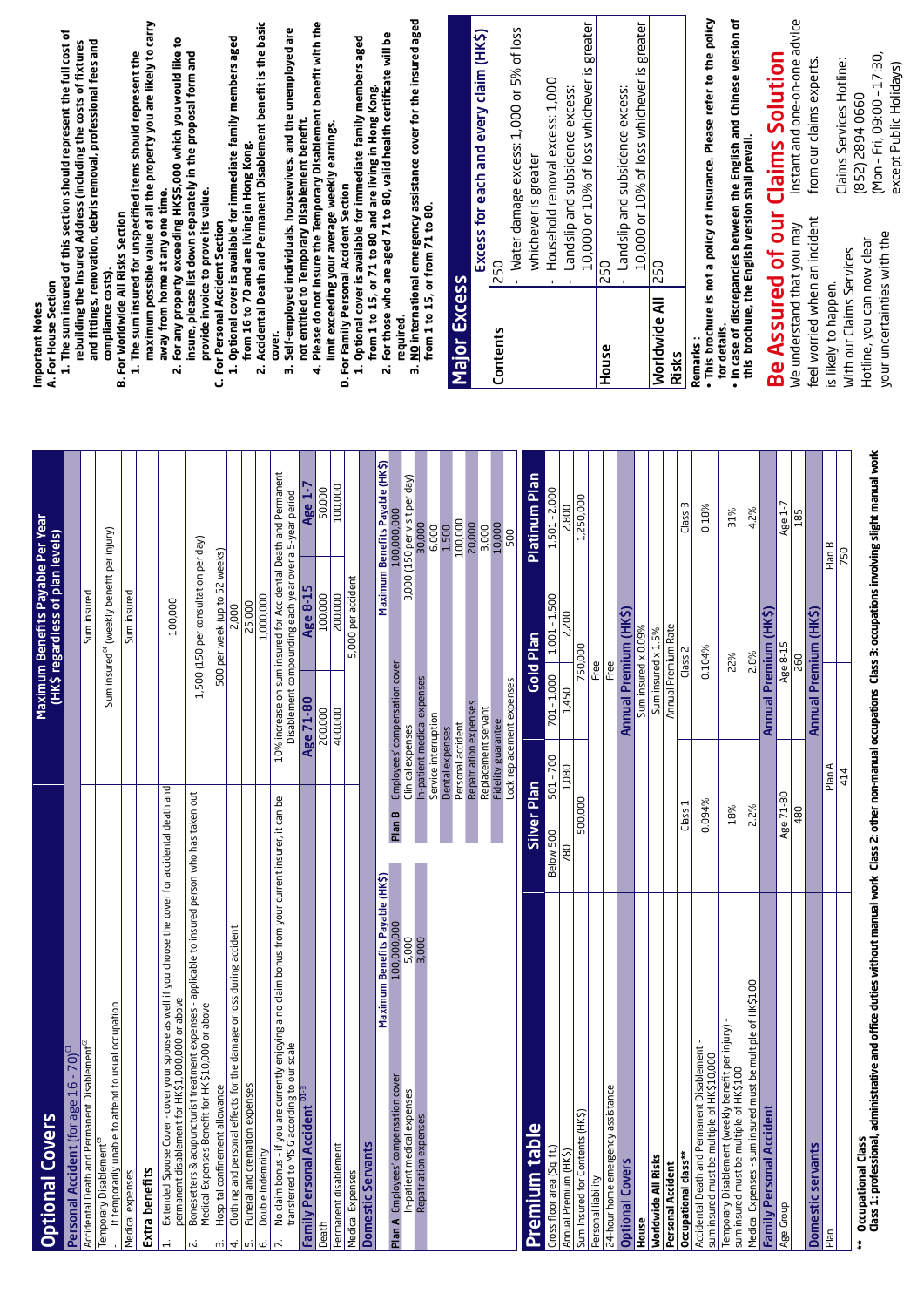

MSIG Insurance (Hong Kong) Limited 9/F Cityplaza One, 1111 King's Road, Taikoo Shing, Hong Kong Tel +852 2894 0555 Fax +852 2890 5741 www.msig.com.hk

Macau Branch Avenida Da Praia Grande No. 693, Edif Tai Wah 13 Andar A & B, Macau Tel +853 2892 3329 Fax +853 2892 3349

三井住友海上火災保險 (香港) 有限公司 香港太古城英皇道1111號 太古城中心第一期9樓 電話 (852) 2894 0555 傳真 (852) 2890 5741 www.msig.com.hk

澳門分公司 澳門南灣大馬路693號 大華大廈13樓A-B座 電話 (853) 2892 3329 傳真 (853) 2892 3349

#### **全新「家居保險計劃」**

我們深信,家所指的並不只是居住的地 方,更包括您所關懷愛護的家人,是一 個充滿愛與夢想的安樂窩。因此,當要 保障您的居所之餘,更應讓同一屋簷下 的摯愛享有更周全安心的生活。

有見及此,我們誠意為您獻上 更全面的「家居保險計劃」, 其涵蓋以下三大特點:

#### 更周全家居財物保障

特高賠償額 — 高達港幣 1,250,000元# 的家居財物意外 遺失及損毀保障

#### 更廣闊地域保障範圍

- i. 全球個人財物及金錢保障 — 無論一家人身處何地, 即使不幸被偷竊,同樣獲 享周全的財物保障
- ii. 個人意外保障(自選保 障) — 提供全球性意外 受傷保障

#### 更廣泛意外風險保障

- i. 家居裝修及維修 倘您 的居所需要進行裝修及維 修工程,而該工程合約價 值為港幣200,000元或以 下# ,您仍可享有周全的家 居財物保障。
- ii. 臨時寄存保障 保障家 居物品於儲存倉短暫寄存 的首30天內所受到之損失 或損毁,保障額高達港幣 50,000元

#### **# 以白金計劃為參考。詳情請參閱保障範圍一覽表。**

「家居保險計劃」更因應不同 居所的建築面積,提供三款不 同保障額的保障計劃,以及多 款額外自選保障項目,如個人 意外、家傭等。

事不宜遲,立即為您的安樂窩 及摯愛親人投保「家居保險計 劃」,尊享更周全的保障,讓 生活更安心自在!

 $\Box$ For more information, please call us at +852 3122 6922 (Hong Kong) / +853 2892 3329 (Macau) or contact your Insurance Representative at: **詳情請致電 (852) 3122 6922 (香港) / (853) 2892 3329 (澳門) 或聯絡您的保險代理 / 經紀:**

**MSIG** 



H923(CP/07-13/07-13/2K) H923(CP/07-13/07-13/2K)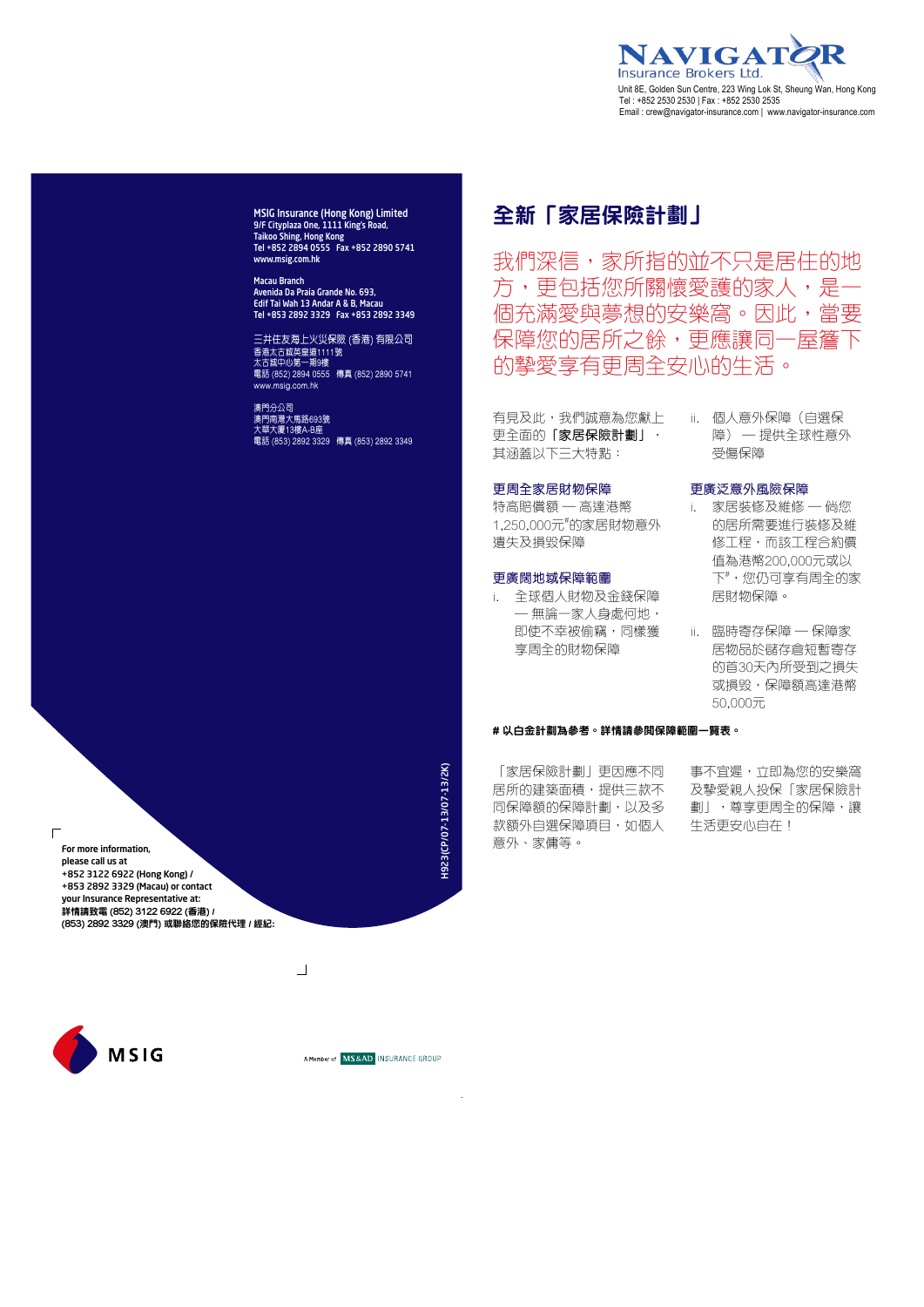|                                                               | 每年最高賠償額 (港幣/元)                        |                                       |                                          |
|---------------------------------------------------------------|---------------------------------------|---------------------------------------|------------------------------------------|
| 保障範圍一覽表                                                       | 銀計劃                                   | 金計劃                                   | 白金計劃                                     |
| 家居財物(基本保障)                                                    |                                       |                                       |                                          |
| 家居財物<br> 仟何不可預見的意外如火災、颱風、氣體爆炸、水災、   泥傾瀉、地陷或盜竊等所引致的損失          | 總限額500,000★<br>(每件、每套或每系<br>列100.000) | 總限額750,000★<br>(每件、每套或每系<br>列150.000) | 總限額1.250,000 ★<br>(每件、每套或每系<br>列200,000) |
| 貴重物件如珠寶、手錶、數碼相機 / 攝錄機、皮草等                                     |                                       | 家居財物最高賠償額的1/3 (每件15,000)              |                                          |
| 家居裝修包括牆身、窗戶、天花、地板及門                                           |                                       | 家居財物的最高賠償額                            |                                          |
| 額外保障                                                          |                                       |                                       |                                          |
| 1. 個人物品 (全球保障)                                                |                                       | 5,000 (每次事故2,500)                     |                                          |
| 2. 個人金錢 (全球保障)                                                |                                       | 2.500                                 |                                          |
| 3. 信用卡遭盜用(全球保障)                                               |                                       | 10,000                                |                                          |
| 4. 個人文件 (全球保障)                                                | 1,000                                 |                                       |                                          |
| 5. 體育器材 (全球保障)                                                | 2.500                                 |                                       |                                          |
| 6. 搬遷保障 - 在委託專業搬屋公司遷居的過程中,家居物品因意外而潰失或損壞<br>100,000 (每件10,000) |                                       |                                       |                                          |
| 7. 暫時搬遷 ─ 家居物品因進行清潔、修理或翻新而需暫放於其他地方並因意外而潰失或損毀                  | 50,000<br>100,000<br>150,000          |                                       |                                          |
| 8.<br>臨時居所 一 因家居損毀而不能居住                                       |                                       | 50,000 (每日1,500)                      |                                          |
| 9. 臨時寄存保障 - 家居物品被暫寄在香港境內的儲存倉,就意外受損或遺失提供最多30日的保障               |                                       | 50,000                                |                                          |
| 10. 移民保障 一 移民前入住酒店期間的個人財物保障 (可長達一個月)                          | 50,000 (每件 2,500)                     |                                       |                                          |
| 11. 個人意外保障 一 您或家人於家中因火災或盜竊而受傷,並於三個月內身故                        | 50,000                                |                                       |                                          |
| 12. 盜竊/ 搶劫受傷津貼 — 您或家人於家中因爆竊或搶劫而受傷,並獲醫生證明簽發連續四日病<br>假或以上       | 5,000                                 |                                       |                                          |
| 13.門鎖損毁 一 窗戶、大閘或門鎖因爆竊或企圖盜竊而引致損毀所需的更換費用                        | 5,000                                 |                                       |                                          |
| 14. 冷藏食品及飲品 — 因雪櫃故障而引致冷藏食品及飲品變壞                               | 5,000                                 |                                       |                                          |
| 15. 災場清理費用                                                    |                                       | 10,000                                |                                          |
| 16.家傭個人物品                                                     |                                       | 5,000                                 |                                          |
| 17. 家居装修及維修 (合約期最多為兩個月)                                       | 受保<br>(工程合約價值最高<br>為100.000)          | 受保<br>(工程合約價值最高<br>為150,000)          | 受保<br>(工程合約價值最高<br>為200,000)             |
| 個人法律責任 (免費附送)                                                 |                                       |                                       |                                          |
| 您或家人因疏忽導致第三者受傷或財物損失的法律責仟<br>作為業主的您因承辦商於您的居所內進行裝修及維修工程所引致的法律責任 | 5,000,000<br>(工程合約價值最高)<br>為100,000)  | 8,000,000<br>(工程合約價值最高)<br>為150,000)  | 10,000,000<br>(工程合約價值最高)<br>為200.000)    |
| 1. 租客法律責仟 一 由火災、氣體爆炸、風暴及颱風所引致的法律責仟                            |                                       | 個人法律責仟的最高賠償額                          |                                          |
| 2. 業主在公共地方的法律責任 - 在居住樓宇範圍內之公共地方所招致的法律責任                       |                                       | 1,000,000                             |                                          |
| 24小時家居緊急支援(免費附送)                                              |                                       |                                       |                                          |
| 若您遇到仟何家居問題,我們的緊急支援可為您提供轉介服務                                   |                                       | 轉介服務                                  |                                          |

| 自選保障                                  | 每年最高賠償額(以港幣/元計算,適用於所有計劃)                    |  |  |  |
|---------------------------------------|---------------------------------------------|--|--|--|
| 樓宇建築全險                                |                                             |  |  |  |
| 保障您居所的樓宇結構部份,包括大業主提供的固定裝置及設備          | 投保額                                         |  |  |  |
| 租金損失 一 因受保意外引致之損毀令物業不適合居住             | 50.000或樓宇建築投保額的15%,以較低者為準                   |  |  |  |
| 12. 山泥傾瀉及地陷保障 — 由山泥傾瀉或地陷對樓宇直接造成的損毀    | 受保                                          |  |  |  |
| 全球個人財物                                |                                             |  |  |  |
| 在世界任何地方遺失或損毀的個人物品,包括珠寶、手錶、數碼相機或攝錄機及皮草 | (除非特別註明,否則每件物品 5.000 <sup>82</sup> )<br>投保額 |  |  |  |
|                                       |                                             |  |  |  |

 $\mathcal{L}_{\mathcal{A}}$ 

**\* 總限額包括所有額外保障的分項限額** 

 $\hat{\mathcal{A}}$